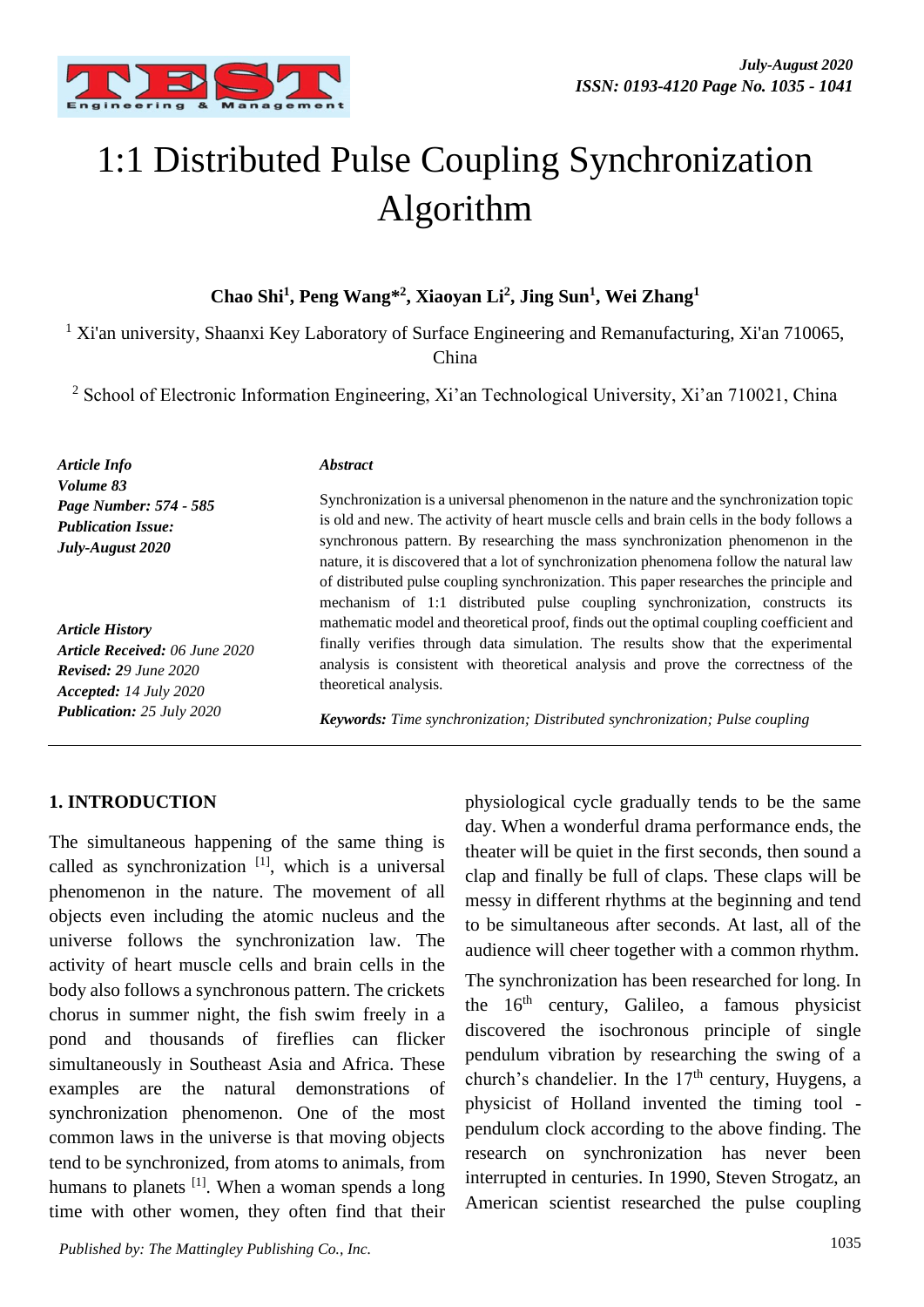

synchronization mechanism of biological vibrator. In 2000, *Nature* published an article construing the mechanism of audience clap synchronization from the perspective of nonlinear dynamics. In recent years, with the rise of IOT, cloud computing, big data, AI and new information technology, it has been found that the importance of keeping network time synchronization in distributed wireless networks such as wireless sensor network, social network and complex network, leading to the emergence of a large number of research outcomes on distributed synchronization. These outcomes are concentrated in the research of synchronization protocol<sup>[3-6]</sup> and the parameter estimation of synchronization signal $[7-9]$  in the early years. However, there are more research outcomes in preset time synchronization<sup>[10-12]</sup> and much fewer in synchronization mechanism.

Balanov A et al. defined the synchronization process as: the time scale of different systems of repeatedly adjusting their oscillators $[13]$ . They researched a large number of synchronization phenomena and classified the synchronization into three ways: 1:1 forced synchronization, 1:1 coupling synchronization and n:m synchronization. The synchronization process is actually a process of continuous coupling of time information between entities  $[2]$ . 1:1 forced synchronization is that the synchronizing entities will continuously receive the time information of reference entities and regulate their time parameters until the time information of the synchronizing entities are completely consistent with the reference entities. This way is universal in the nature, for instance, a flock of sheep in the grassland and a flock of geese in the sky always have a leader. A person following a cripple may adjust his/her pace and try to walk as same as the cripple in front. n: m synchronization refers to that when n nodes are in synchronization state, other m nodes will reach the same time state with these n nodes according to the relevant mechanism. The cricket chorus in summer, the simultaneous flicker of fireflies and the open dances of women all belong to such synchronization. 1: 1 coupling means that each synchronizing party constantly sends its time information to the

counterparty and regulate its time information as per the time information received until their time information reach a same value. This phenomenon is also universal in the nature. For instance, the two persons who spend a long time with each other may be similar in disposition and the two women who spend a long time with each other may find their physiological cycle gradually tend to be same. 1:1 coupling synchronization is a kind of distributed synchronization, which can be widely used in the clock synchronization of distributed wireless networks because it needn't refer to the root node of the clock.

This paper researches and analyzes the 1:1 distributed pulse coupling synchronization mechanism, establishes a mathematical model, proposes a 1:1 distributed pulse coupling synchronization algorithm, proves its convergence, and analyzes and explores the optimal coupling coefficient of the algorithm

# **2. 1:1 DISTRIBUTED COUPLING SYNCHRONIZATION MATHEMATICAL MODEL**

Stephens Strogatz thinks that the flicker rhythm of fireflies is controlled by an oscillator which can be reset inside<sup>[1]</sup>. The oscillator refers to the entity that circulates automatically and repeats its behavior in a long or short regular time interval. For instance, the flicker of fireflies, the revolution of planets and the activity of pacemaker cells can be considered to the oscillatory activities of the oscillator. The oscillator defined by Strogatz is equivalent to the crystal oscillator in the sensor. A single oscillator will oscillate freely according to its own natural frequency. When two or more oscillators gather, if certain physical or chemical processes make them interact with each other, the oscillators will be called as coupling oscillators. The oscillators will transmit and receive their time information to/from each other through pulse coupling. Many people think that the interaction of oscillators is facilitated by instantaneous pulse signals, which is known as pulse coupling, that is to say, the pulse coupling between oscillators ignores the transmission delay of time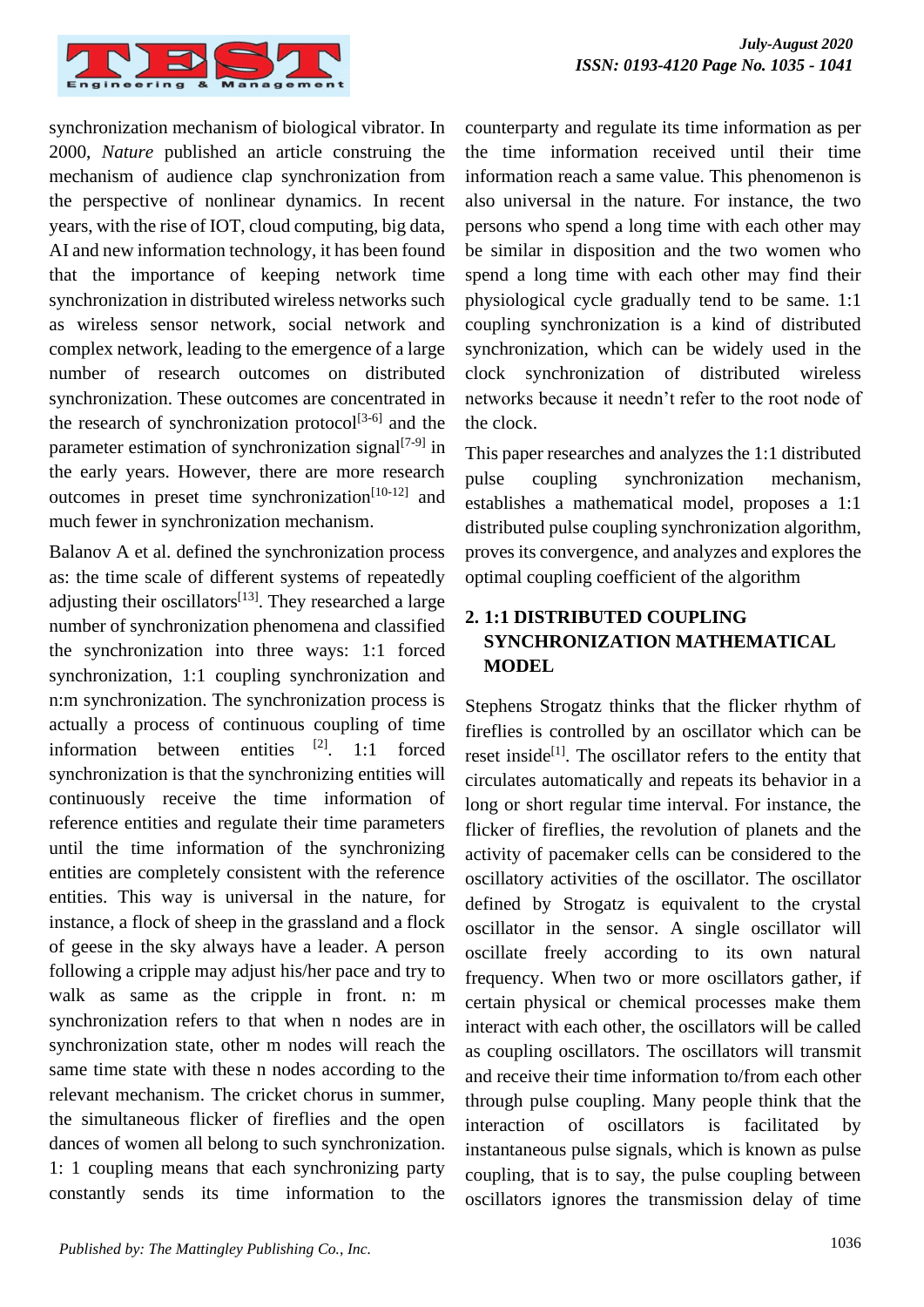

information between them. The synchronization mechanism of fireflies is as follows: in a flock of glittery fireflies, each firefly is constantly transmitting and receiving signals so that it can change the rhythm of other fireflies and will be changed by the rhythm of other fireflies<sup>[1]</sup>.

According to the above analysis and research on synchronization mechanism, the mathematical model of 1:1 distributed pulse coupling synchronization is established. Each entity engaged in coupling synchronization is defined as a node, which is represented by  $V = (1, 2, 3, \dots N)$ , where N is the number of nodes. These nodes form a network *G* through time information coupling. Each node must be able to conduct information coupling with at least one node in the network, so isolated node is not allowed in the network, that is, *G* is a connected network.  $t_i(n)$  is defined as the time information of *n* time of the  $i$  node in  $G$ . Obviously, if there is  $t_i(n) = t_j(n)$  in  $n = 0, 1, 2, ... \infty$  any time, the nodes *i* and *j* in the network reach time synchronization.

Supposed that the two nodes  $i$  and  $j$  are pulse coupled, the process will be as follows. Node *i* will transmit its current time information  $t_i(n)$  to node j , and node *j* will regulate its next time information after receiving the time information of node *i* . The regulation quantity is the product  $\alpha_{ji}(t_j(n) - t_i(n))$  of the difference  $t_j(n) - t_i(n)$  between the time information  $t_j(n)$  of the current node and the time information  $t_i(n)$  of the received node *i* and the coupling coefficient  $\alpha_{ji}(\alpha_{ji} > 0)$  between node *i* and node  $j$ , which is defined as the coupling increment, indicated as  $\Delta_{ji}$  i.e.  $\Delta_{ji} = \alpha_{ji}(t_j(n) - t_i(n))$ . Similarly, when node  $j$  receives the time information of node  $i$ , it will regulate its time information and transmit its current time information  $t_j(n)$  to node *i*. After node *i* receives the time information of node  $j$ , it will regulate its next moment time information. The regulation quantity is

the product  $\alpha_{ij}(t_i(n) - t_j(n))$  of the difference  $t_i(n) - t_j(n)$  between the time information  $t_i(n)$  of the node *i* and the time information  $t_j(n)$  of the current node and the coupling coefficient  $\alpha_{ij}(\alpha_{ij} > 0)$ between node  $i$  and node  $j$ , which is defined as the coupling increment, indicated as  $\Delta_{ij} = \alpha_{ij} (t_i(n) - t_j(n))$ . In the distributed system, the processing power between nodes is equal, that is, in the distributed network, when the nodes are 1:1 coupled, the coupling coefficient between nodes *i* and *j* is equal, i.e.  $\alpha_{ij} = \alpha_{ij}$ . Therefore, the coupling coefficient between nodes  $i$  and  $j$  is defined as a normal number  $\alpha(\alpha > 0)$ . In this way, the coupling increment between nodes *i* and *j* satisfies  $\Delta_{ji} = -\Delta_{ij}$ . The synchronization process of 1:1 mutual coupling is described by Formula (1).

$$
\begin{cases} t_i(n+1) = t_i(n) + \alpha(t_j(n) - t_i(n)) = t_i(n) + \Delta_{ji} \\ t_j(n+1) = t_j(n) + \alpha(t_i(n) - t_i(n)) = t_j(n) - \Delta_{ij} \end{cases}
$$
 (1)

#### **3. 1:1 DISTRIBUTED COUPLING SYNCHRONIZATION ALGORITHM**

Supposed that *N* nodes to be synchronized form a connected graph  $G$  and  $G$  has  $K$  edges with the sequence of  $v_1, v_2, \ldots, v_k$ . In these *K* edges, a switching signal  $s(k)$  is set. In the discrete time slot  $(n, n+1]$ ,  $n = 0, 1, \ldots \infty$ , if  $s(k) = 1$ , the two nodes *i* and *j* of the *k*-edge  $v_k$  will be coupled with time information; if  $s(k) = 0$ , the time information of the two nodes *i* and *j* of the *k*-edge  $v_K$  will remain unchanged, with the specific algorithm as follows:

- Initialization at the beginning of synchronization:  $n = 0$ ,  $k = 1$ , make  $s(k) = 1$ , enter the step 3).
- $k = k+1$ ,  $s(k) = 1$ , enter the step 3).
- The pair nodes *i* and *j* of  $v_k$  couple the time information according to Formula (1). All other nodes in the network remain unchanged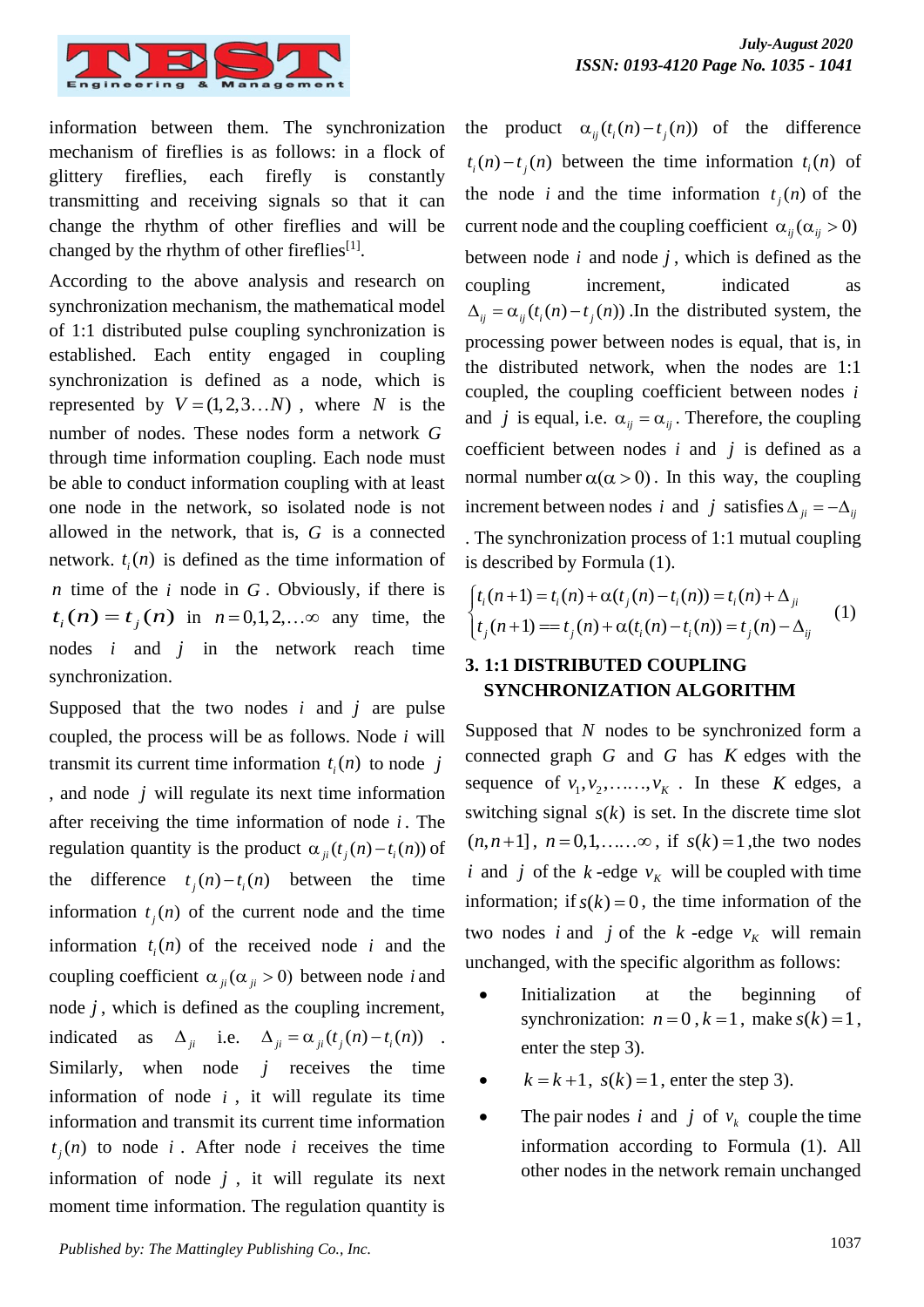

in the time  $slot(n, n+1]$ , as shown in Formula (2).

$$
\begin{cases}\nt_i(n+1) = t_i(n) + \alpha(t_j(n) - t_i(n)) = t_i(n) + \alpha\Delta_{ji} \\
t_j(n+1) = t_j(n) + \alpha(t_i(n) - t_j(n)) = t_j(n) - \alpha\Delta_{ji} \\
t_k(n+1) = t_k(n) \quad k \neq i, j\n\end{cases}
$$
\n(2)

 $\bullet$  Timeslot  $n = n+1$ , enter the step 2).

#### **4. LEMMA 1 (LASALLE INVARIANT SET PRINCIPLE[14])**

Supposed  $x(n+1) = f(x(n))$  is a discrete timevarying system, where  $f: D \to R^N$  is a continuous function in  $D \subset R^N$  and *n* is discrete time. Supposed  $\Omega$  is a positive invariant set,  $V: D \rightarrow R^N$  is a difference function, and  $\Delta V = V(n+1) - V(n) \le 0$ ,  $M$  is the largest invariant set in  $S$ , then when  $n \rightarrow \infty$ , every solution in  $\Omega$  will tend to M.

- **Theorem I.** For a connected network  $G$ , if all nodes are coupled with time information according to the algorithm proposed in this paper, the time information of all nodes in the network *G* will gradually converge to the mean of their initial values.
- **Proof:** Firstly we will prove that the algorithm proposed in this paper converges to a certain value.

Without loss of generality, we supposed that node *i* and node *j* exchange clocks in time slot  $(n, n+1]$ and update clocks according to Formula (2)

Defining a Lyapunov function:  $V(n) = \sum (x_m(n))^2$ 1 *N*  $V(n) = \sum (x_m(n))^2$ , *m* we can obtain from Formula (2) that:

$$
\Delta V = V(n+1) - V(n)
$$
  
\n
$$
= t_j^2 (n+1) + t_i^2 (n+1) - t_j^2 (n) - t_i^2 (n) + \sum_{m=1, m \neq i, j}^N t_m^2 (n+1) - \sum_{m=1, m \neq i, j}^N t_m^2 (n)
$$
  
\n
$$
= [t_i(n) + \alpha \Delta_{ji}(n)]^2 + [t_j(n) - \alpha \Delta_{ji}(n)]^2 - t_j^2 (n) - t_i^2 (n)
$$
  
\n
$$
= t^2_i(n) + 2\alpha \Delta_{ji}(n)t_i(n) + \alpha^2 \Delta_{ji}^2 (n) + t^2_j(n) - 2\alpha \Delta_{ji}(n)t_j(n) + \alpha^2 t^2_{ji}(n) - t^2_j(n) - t^2_j(n)
$$
  
\n
$$
= 2\alpha \Delta_{ji}(n)t_i(n) - 2\alpha \Delta_{ji}(n)t_j(n) + 2\alpha^2 \Delta_{ji}^2(n)
$$
  
\n
$$
= 2\alpha \Delta_{ji}(n) \Big[ t_i(n) - t_j(n) \Big] + 2\alpha^2 \Delta_{ji}(n)
$$
  
\n
$$
= -2\alpha \Delta_{ji}^2(n) + 2\alpha^2 \Delta_{ji}(n)
$$
  
\n
$$
= 2\Delta_{ji}^2(n)(\alpha^2 - \alpha)
$$
  
\n(3)

Only when  $(\alpha^2 - \alpha) \le 0$ , if  $a > 0$  and  $a < 1$ ,  $\Delta V \le 0$ So from Lemma 1, only when  $0 < a < 1$ , the above algorithm will converge, i.e.

$$
\lim_{n \to \infty} t_1(n) = \lim_{n \to \infty} t_2(n) = \dots = \lim_{n \to \infty} t_N(n)
$$
 (4)

Formula (4) shows that if all nodes are coupled with time information according to the algorithm proposed in this paper, the time information of all nodes in the network *G* will converge gradually.

According to convex optimization theory<sup>[15]</sup>: make  $\frac{d\Delta V}{dt} = 2\alpha - 1 = 0$ *d*  $\frac{\Delta V}{\Delta t} = 2\alpha - 1 =$  $\frac{\Delta V}{\alpha} = 2\alpha - 1 = 0 \quad , \quad \alpha = \frac{1}{2}$ 2  $\alpha = \frac{1}{2}$  will be the optimal coefficient, i.e. when the coupling coefficient  $\alpha = \frac{1}{2}$  $\alpha = \frac{1}{2},$ the algorithm will realize the fastest convergence speed.

Then we prove that this stable value is the mean of their initial values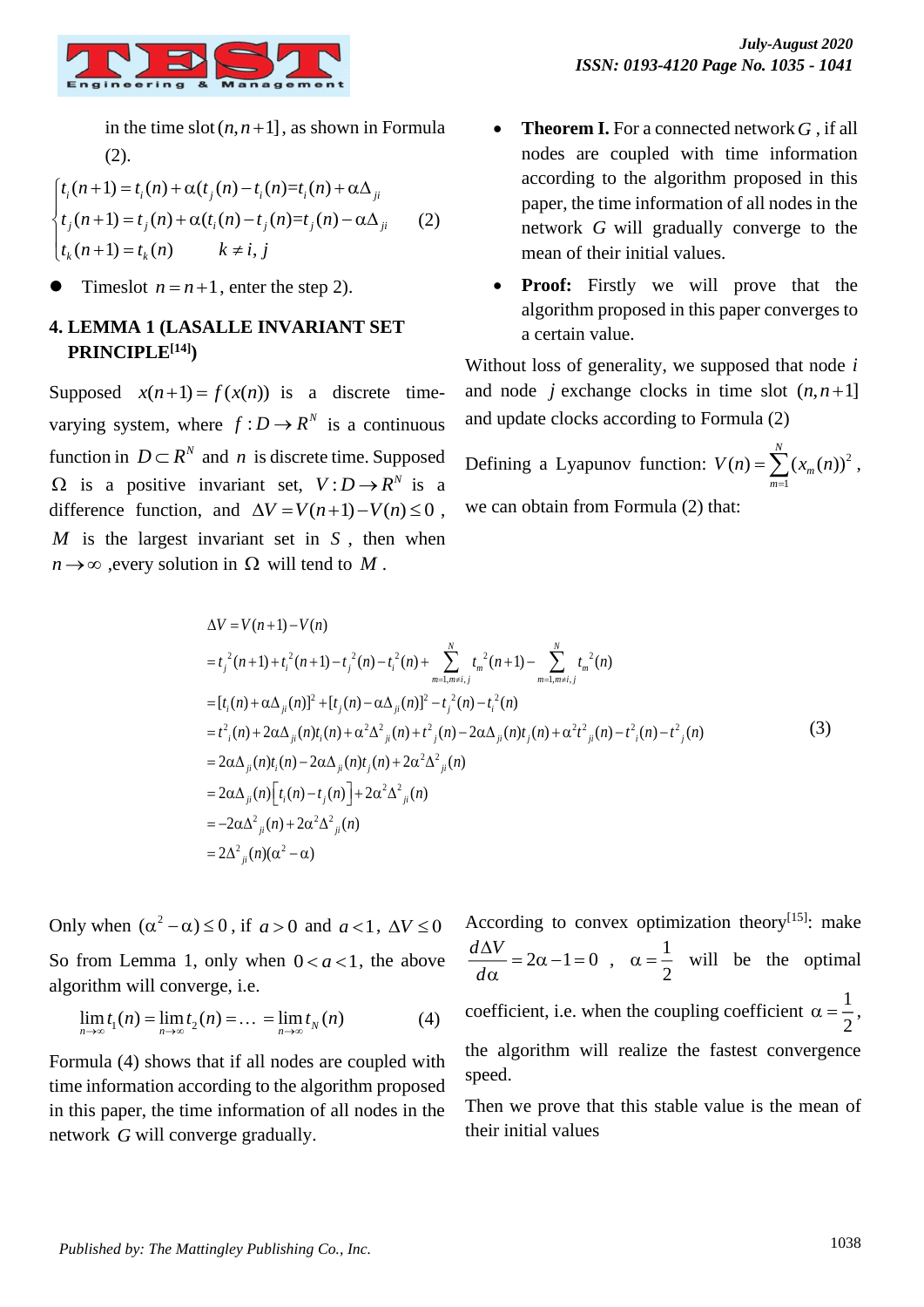

1

*N*

$$
\frac{1}{N} \sum_{m=1}^{N} t_m(n+1)
$$
\n
$$
= \frac{1}{N} \sum_{m=1, m \neq i, j}^{N} [t_m(n) + t_i(n+1) + t_j(n+1)]
$$
\n
$$
= \frac{1}{N} \sum_{m=1, m \neq i, j}^{N} [t_m(n) + t_i(n) + \alpha \Delta_{ji}(n) + t_j(n) - \alpha \Delta_{ji}(n)]
$$
\n
$$
= \frac{1}{N} \sum_{m=1, m \neq i, j}^{N} [t_m(n) + t_i(n) + t_j(n)]
$$
\n
$$
= \frac{1}{N} \sum_{m=1}^{N} t_m(n)
$$
\n(5)

Thus,

$$
\lim_{n \to \infty} \frac{1}{N} \sum_{m=1}^{N} x_m(n+1) = \lim_{n \to \infty} \frac{1}{N} \sum_{m=1}^{N} x_m(n) = \dots = \lim_{n \to \infty} \frac{1}{N} \sum_{m=1}^{N} x_m(0) = \frac{1}{N} \sum_{m=1}^{N} x_m(0)
$$
(6)

Formula (4) and Formula (6) show that each node of the network uses the distributed coupling synchronization algorithm, and the final convergence value is the mean of its initial time information.

In conclusion, Theorem 1 is proved.

#### **5. SIMULATION AND DISCUSSION**

The 1:1 distributed pulse coupling synchronization algorithm proposed in this paper is verified and analyzed by computer simulation. It is assumed that there are five nodes engaged in the coupling to form a connected graph as shown in Figure 1 below. In a coupling time slot, there are a pair of nodes to couple the time information. This process is repeated between different node pairs, and the normalized phase value is used to represent the time information of nodes. The synchronization time is measured in seconds.



Fig. 1 Coupling Connection Graph

Firstly, let the initial time values of these five nodes be uniform distribution and Gaussian distribution. With the process of coupling synchronization, the time information values of these five nodes are kept at the mean of their initial values, as shown in Fig. 2 and Fig. 3

Secondly, the coupling coefficient  $\alpha=0.2$ ,  $\alpha=0.5$ and  $\alpha$ =0.7 is simulated, as shown in Figure 4. The simulation results show that when coupling coefficient  $\alpha$ =0.5, the coupling synchronization convergence speed is the fastest, and the data simulation and theoretical deduction are consistent.

When the coupling coefficient  $\alpha = 0.5$ , the distributed coupling algorithm can be abbreviated as:

$$
\begin{cases}\nt_i(n+1) = \frac{1}{2}(t_i(n) + t_j(n)) \\
t_j(n+1) = \frac{1}{2}(t_i(n) + t_j(n)) \\
t_k(n+1) = t_k(n) \qquad k \neq i, j\n\end{cases}
$$
\n(7)

Formula (7) shows that when a pair of nodes are in coupling synchronization, the simplest information processing mode is to take the mean of the received information and their current information value as the update time information value after receiving the time information of the counterparty. The convergence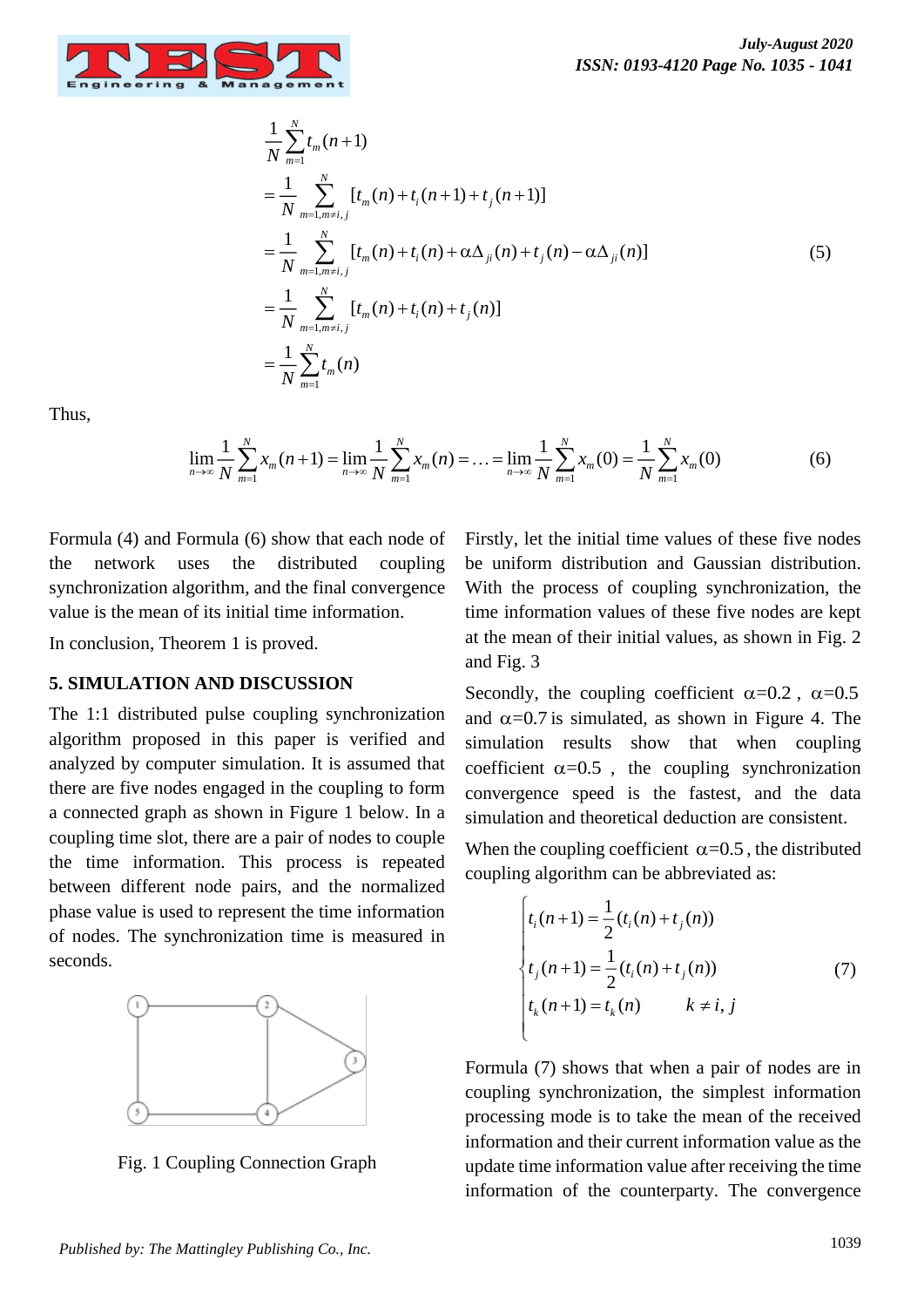

speed of this processing mode is the fastest.

Finally, the error states of different coupling coefficients are simulated and analyzed. As reference  $[16]$ , this paper uses

$$
E(n) = \sum_{i=1}^{N} \left[ (x_i(n) - \frac{1}{N} \sum_{m=1}^{N} x_m(0))^2 \right]
$$
 to express

synchronization error.

The average error is expressed in a  
\n
$$
\overline{E}(n) = \frac{1}{N} E(n) = \frac{1}{N} \sum_{i=1}^{N} \left[ (x_i(n) - \frac{1}{N} \sum_{m=1}^{N} x_m(0))^2 \right].
$$

Figure 5 shows the synchronization error of coupling coefficient  $\alpha=0.2$ ,  $\alpha=0.5$  and  $\alpha=0.7$  respectively. The simulation results show that the synchronization error is the smallest when the coupling coefficient  $\alpha$ =0.5 after the same coupling time; to achieve the same error accuracy, the synchronization time is the least when the coupling coefficient  $\alpha$ =0.5.



Fig. 2 Convergence of Uniform Distribution



Fig. 3 Convergence of Gaussian distribution







Fig. 5 Comparison of Synchronization Errors of Different Coupling Coefficients